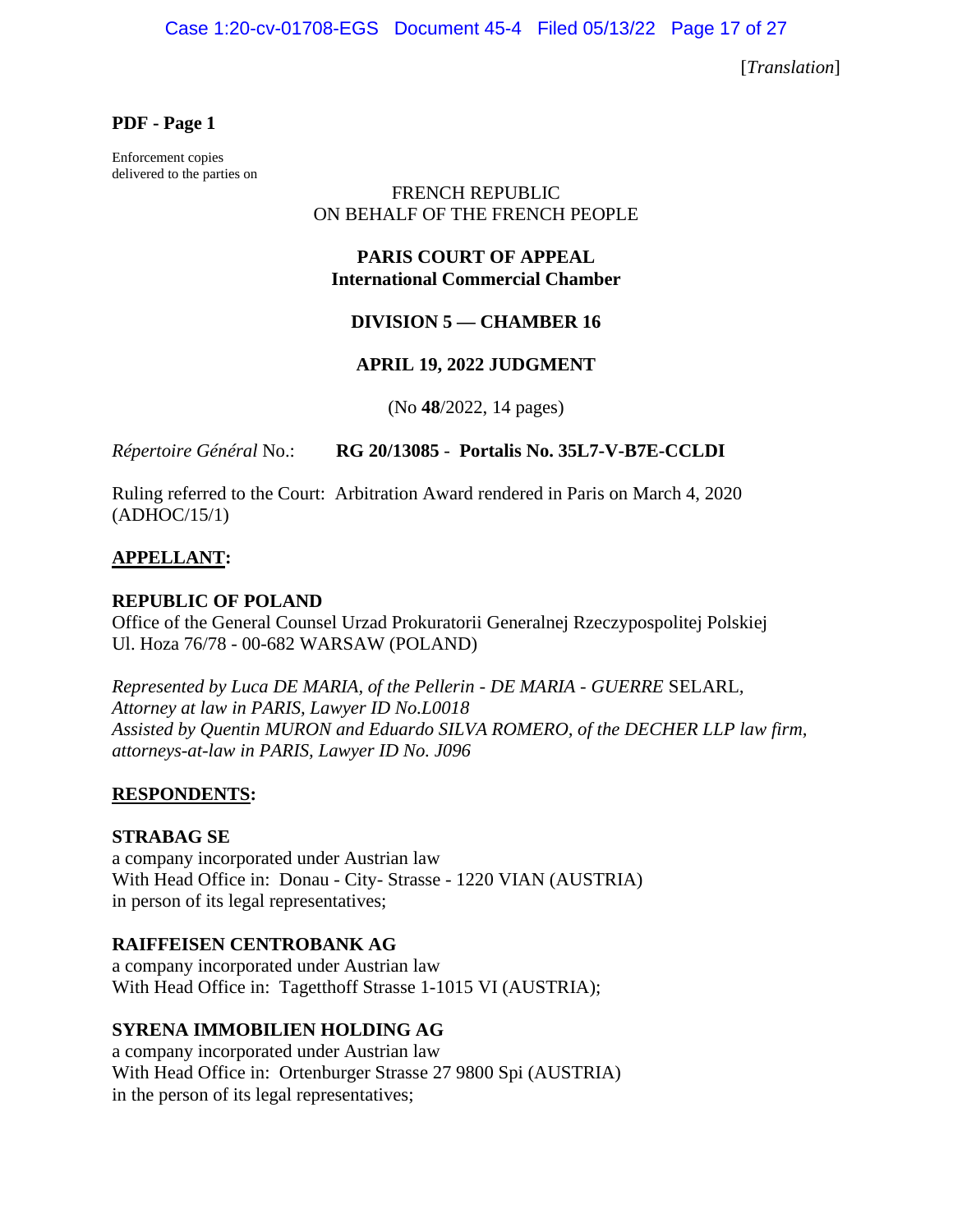*Represented by Sylvie KONG Thong, of the Dominique OLIVIER* AARPI *Sylvie KONG Thong applying for the Paris Bar, Lawyer ID No. L0069 Assisted by Véronika Korom and Marianne Kecsmar, attorneys at law, litigators at the PARIS Bar.* 

## **COMPOSITION OF THE COURT:**

The case was debated on March 07, 2022 in open court, before the Court consisting of:

Mr. François ANCEL, President - Judge Ms. Fabienne SCHALLER, Judge Ms. Laure ALDEBERT, Judge

**Court Clerk** during the hearings: Ms. Najma EL FARISSI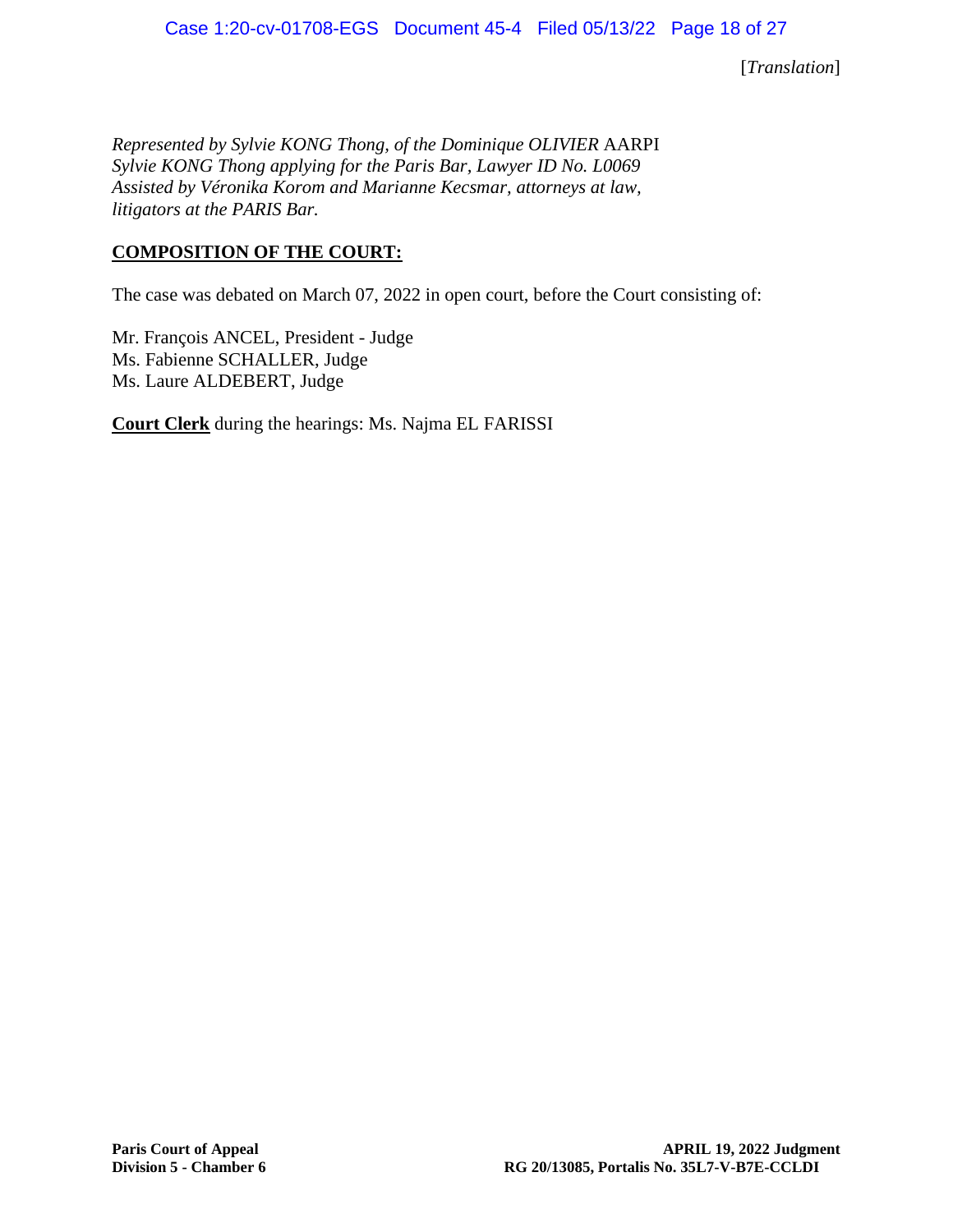## **PDF - Page 5**

# […]

**On the Lack of Jurisdiction of the Arbitral Tribunal (Article 1520-1, Code of Civil Procedure)** 

34- **The Republic of Poland** submits that the Arbitral Tribunal wrongly assumed jurisdiction in rejecting the objection based on the incompatibility between EU law and the BIT arbitration clause.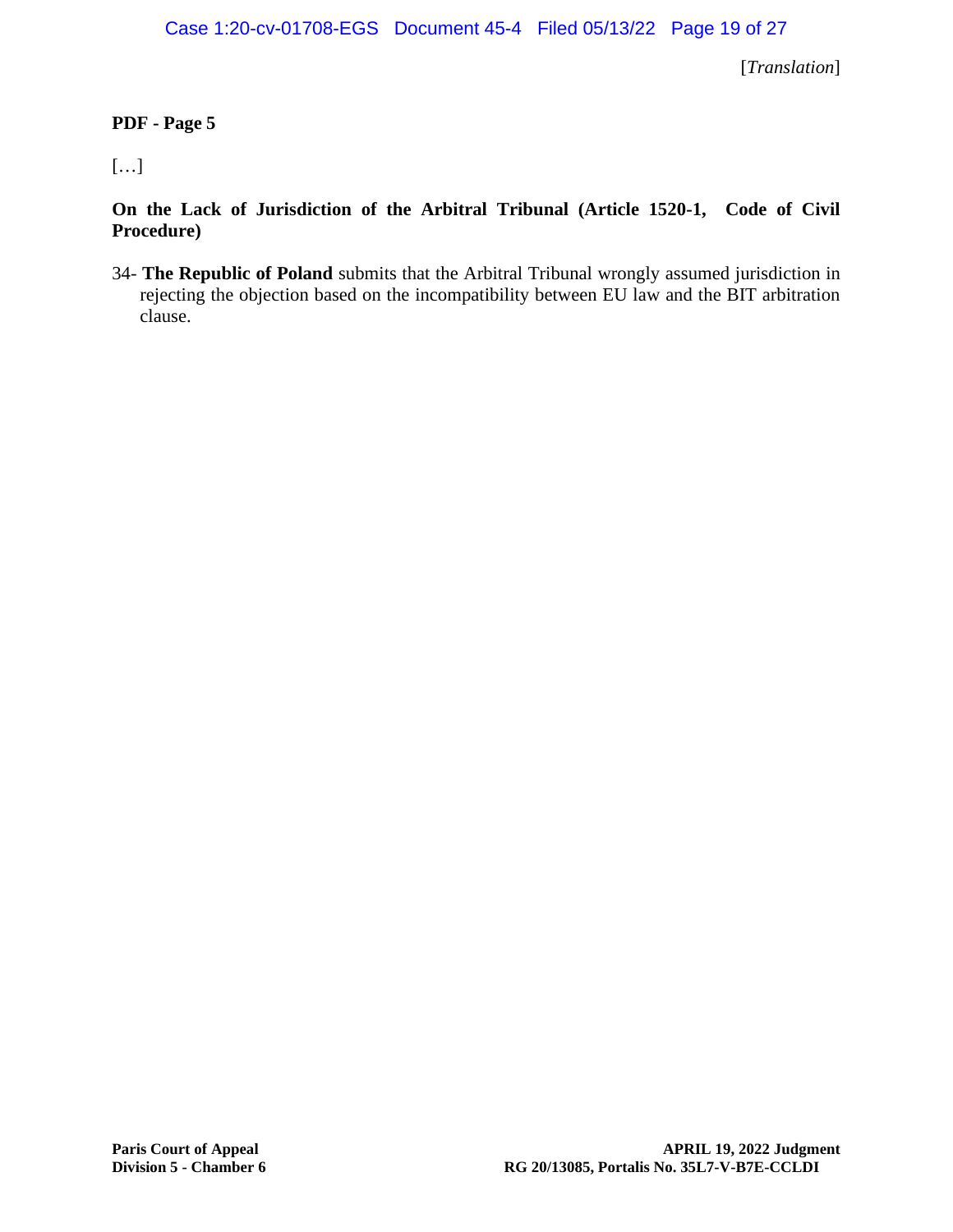## **PDF - Page 9**

[…]

## **On this matter,**

- 58. Under Article 1520,  $1<sup>st</sup>$ , of the Code of Civil Procedure, an action for annulment is available if the court has wrongly declared itself with jurisdiction, or without jurisdiction.
- 59. The court hearing the annulment shall review the decision of the arbitral tribunal on its jurisdiction, whether the latter declared itself to have jurisdiction or not, by examining all the legal or factual matters enabling to assess the scope of the arbitration agreement. The position is no different where arbitrators are seized on the basis of a treaty.
- *On the Validity of the Arbitration Agreement*
- 60. By preliminary ruling of March 6, 2018 in Case C-284/16 -Slowakische Republik v Achméa BV- known as "Achméa", the Court of Justice of the European Union (hereinafter "the CJEU" or "the Court") ruled that "*Article 267 and Article 344 TFEU must be interpreted as precluding a provision contained in an international agreement signed by the Member States, such as Article 8 of the Agreement, on the reciprocal encouragement and protection of investments between the Kingdom of the Netherlands and the Czech and Slovak Federal Republic, pursuant to which an investor from one of those Member States may, in the event of a dispute concerning investments in the other Member State, file an action against that Member State with an arbitration tribunal whose jurisdiction said Member State is obliged to accept.*"
- 61. In other words, the CJEU found a dispute settlement clause contained in a BIT signed by the two Member States to be incompatible with EU law.
- 62. The CJEU reiterated the decision rendered by a preliminary ruling dated October 26, 2021 in Case C-109/20 - *Republiken Polen v PL Holdings*, and clarified the scope of that jurisprudence in the case of an *ad hoc* arbitration agreement, and ruled as follows: "*Article 267 and Article 344, TFEU, must be interpreted as opposing national legislation that allows a Member State to sign an ad hoc arbitration agreement with an investor from another Member State, making it possible to file an arbitration proceeding on the basis of an arbitration clause whose content is identical to this agreement, and present in an international agreement signed between those two Member States, but null and void on account of being incompatible with said Articles"* (emphasis added.)
- 63. Particularly, the Court held that the invoked *ad hoc* arbitration agreement would entail, if upheld, "*circumventing that Member State's obligations arising from the Treaties - in particular from Article 4(3) TEU as well as Article 267 and Article 344 TFEU - as interpreted by the Achméa March 6, 2018 judgment*"; the reason for such an *ad hoc* clause being, precisely, to replace the BIT's arbitration clause and to maintain the effects despite it being null and void, in breach of EU law.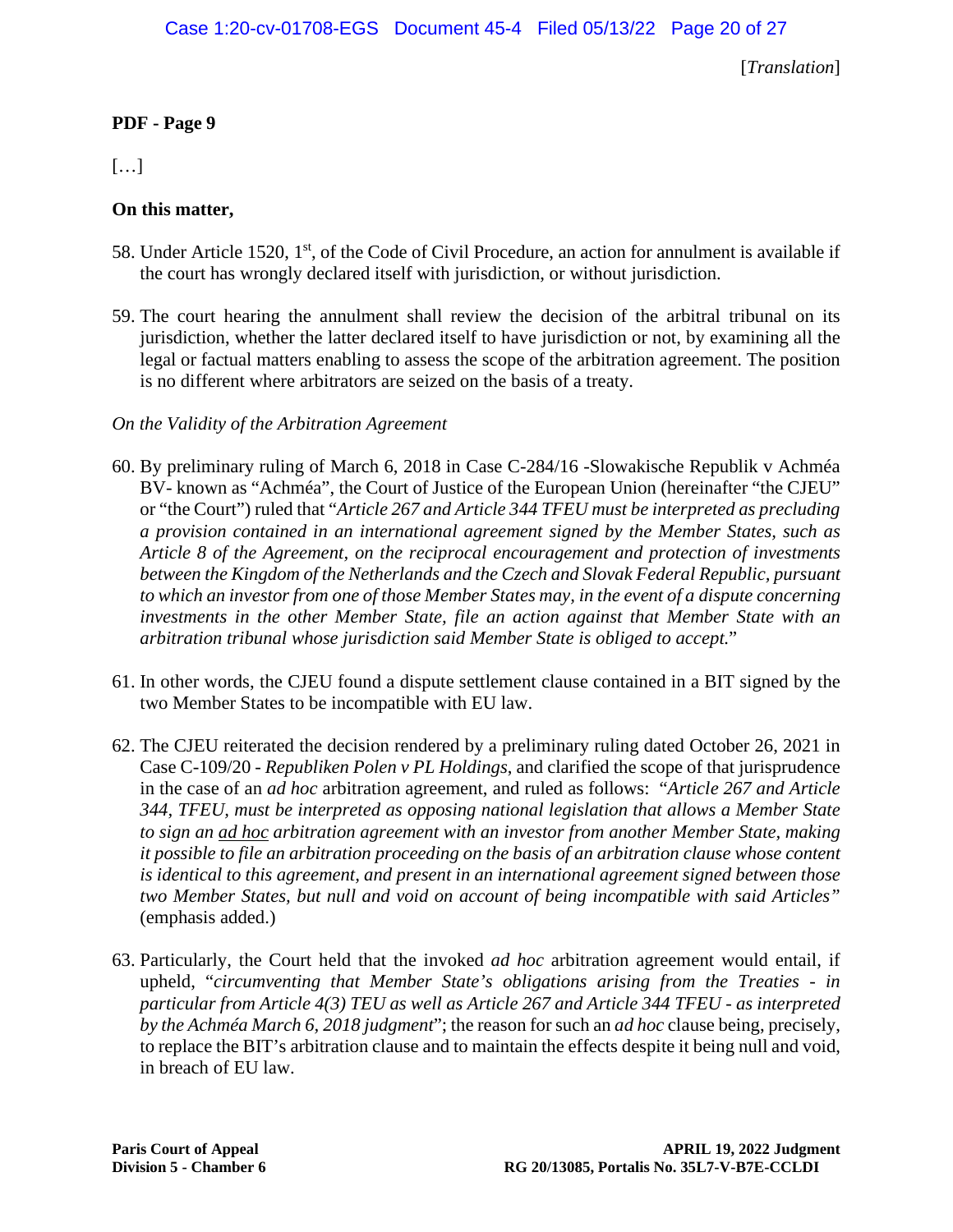- 64. It follows that, contrary to the Strabag companies' argument, the nullity of an *ad hoc* arbitration clause is understood as the nullity of any clause or agreement that replaces the nullity clause, while retaining the same effects, without it being possible to argue that there is lack of identity of such clauses. The fact that they have the same effects is sufficient to render them null and void, and no condition requires an analysis of whether the content is 'identical' to the arbitration offer contained in the Treaty.
- 65. Finally, the Court recalled the "*ex tunc*" effect of its decisions, whereby "*the interpretation given by a Court - while exercising jurisdiction conferred by Article 177, on a European Community law rule - clarifies and defines, where necessary, the meaning and scope of that rule as it must be, or ought to have been, understood and applied from the time it came into force*. *It follows that a rule thus interpreted may and must be applied by the court even to a legal relationship that arose, or was established, before the decision on the request for interpretation was rendered; provided that the conditions for bringing a dispute relating to the application of that rule before a court with jurisdiction are satisfied*" (CJEU *Amministrazione delle Finanze dello Stato v Denkavit Italiana SRL*, March 27, 1980.)
- 66. The Court concluded (§ 52) that "*any attempt by a Member State to remedy the nullity of an arbitration clause by means of a contract with an investor from another Member State would run counter to the obligation of the first Member State to challenge the validity of the arbitration clause. Thus, the Member State would be liable to render unlawful the very cause of that contract since it would be contrary to the fundamental provisions and principles governing the legal order of the European Union and referred to in Paragraph 46 of this judgment.*" Thus, the Court refers to the principle of mutual trust between Member States and the preservation of the specific nature of EU law, ensured by the preliminary ruling procedure provided by Article 267, TFEU.
- 67. Therefore, the Court (§ 55) considers that "*in such circumstances, it is for the national court*  to grant an application for annulment of an arbitration award based on an arbitration *agreement which violates Article 267 and Article 344, TFEU and the principles of mutual trust, sincere cooperation and autonomy of EU law.*"
- *68.* In the present case, Article 8 of the BIT reads: "*(1) in the event of an investment dispute between a Contracting State and an investor of the other Contracting Party, such disputes shall be settled amicably between the parties concerned if possible. If such an amicable settlement were not possible, the investor will then have to exhaust any existing domestic administrative and judicial remedies.*

*2) If the dispute cannot be settled as provided by Paragraph 1 within twelve months of the written notification of the specified claims, the dispute shall be submitted at the request of a Contracting Party or the investor of the other Contracting Party to arbitration: (...)* 

*(b) to an international arbitral tribunal, if either Contracting Party is not a signatory to the Convention for the Settlement of Investment Disputes between States and Nationals of Other States. The International Arbitral Tribunal shall be constituted on an ad hoc basis as follows: each Party shall appoint an arbitrator, and such arbitrators shall appoint a chairperson, who shall be a national of a third State. The arbitrators shall be appointed within two months of*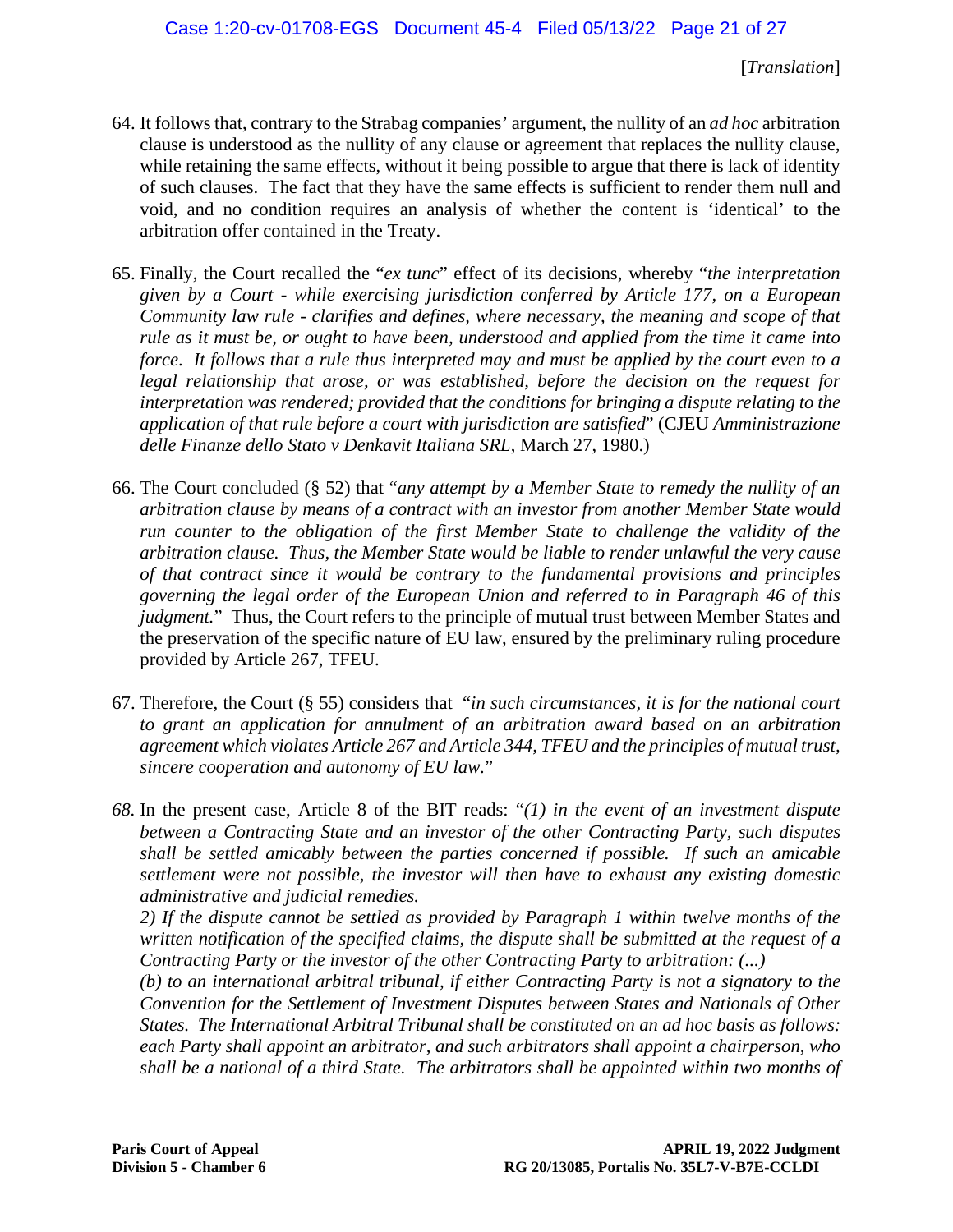*the date on which the investor (s) notified the other Contracting Party of its intention to submit the dispute to an arbitral tribunal, and to the President within the following two months.*"

- 69. It was on the basis of said clause that the Arbitration Claimants, the Strabag companies, submitted their request for arbitration to the Republic of Poland on September 9, 2014; and that the arbitral tribunal was constituted on December 23, 2014, (Award, Paragraph 1.12) specifying "*without prejudice to the objections of the Court to the jurisdiction of the Tribunal*." By emails of March 18 and March 20, 2015 the Parties confirmed their agreement to designate the ICSID Secretariat as the administering authority (§ 1.13), the parties also agreeing on Paris as the seat of the arbitration (1.15), the language being English (1.16.)
- 70. On Paragraph 1.19 of the Award the arbitrators specify: *"this arbitration must also be conducted in accordance with the Tribunal's Procedure No 1 provision dated July 9, 2015, whereby Article 8 of the Treaty was substantially supplemented by a Parties' Agreement (as*  described below in this Award.") In this regard, the Award recalls that "by joint letter of *February 9, 2015, the Parties replied to the Tribunal's invitation, and provided the Tribunal with a draft procedural order, containing proposals for the procedural rules to govern the arbitration. The parties agreed on most of the issues but identified a limited number of contentious issues to be settled by the Tribunal."* (§ 1.26.)
- 71. The parties decided a break down on the issues on jurisdiction. The partial award recalls the dates on which the first briefs on jurisdiction were exchanged, on the basis of the initial request based on Article 8, BIT, and outlines (§ 1.47) that it was "*on May 5, 2017, [that] the Respondent, through the Office of the General Councilor of the Republic of Poland, notified the Tribunal its intention to raise an additional plea of lack of jurisdiction in relation to European Union ("EU") law. The Respondent referred to Case C-284/16 Slowakische Republik v Achméa BV ("Achméa"), pending before the European Union Court of Justice*."
- 72. The hearing on jurisdiction was held on June 7-8, 2017. However, it was provided that the parties would be able to exchange post-hearing pleadings to rebut oral arguments raised by the other party at the hearing, and for their arguments on the new plea of Defendant's lack of jurisdiction concerning Achméa (§ 1.58.) This was done following a submission of conclusions by prosecuting attorney Wathelet dated September 19, 2017. Subsequently, the parties exchanged pleadings; and then, after the CJEU delivered its Achméa decision on March 6, 2018, the arbitral tribunal invited the parties to submit written observations on the Achméa judgment, which was done on April 16, 2018.
- 73. On October 15, 2018, the European Commission submitted to the Tribunal a request to intervene as a non-disputing party regarding the legal consequences of the Achméa judgment. Despite the Claimants' challenge, the Tribunal allowed the Commission to lodge a brief, without access to the procedural documents. An Amicus Curiae's pleading was lodged by the Commission on November 30, 2018.
- 74. The Republic of Poland requested authorization to lodge the Member States' declaration of January 15, 2019 to denounce the existing BITs, following the Achméa decision, which was authorized by the arbitral tribunal.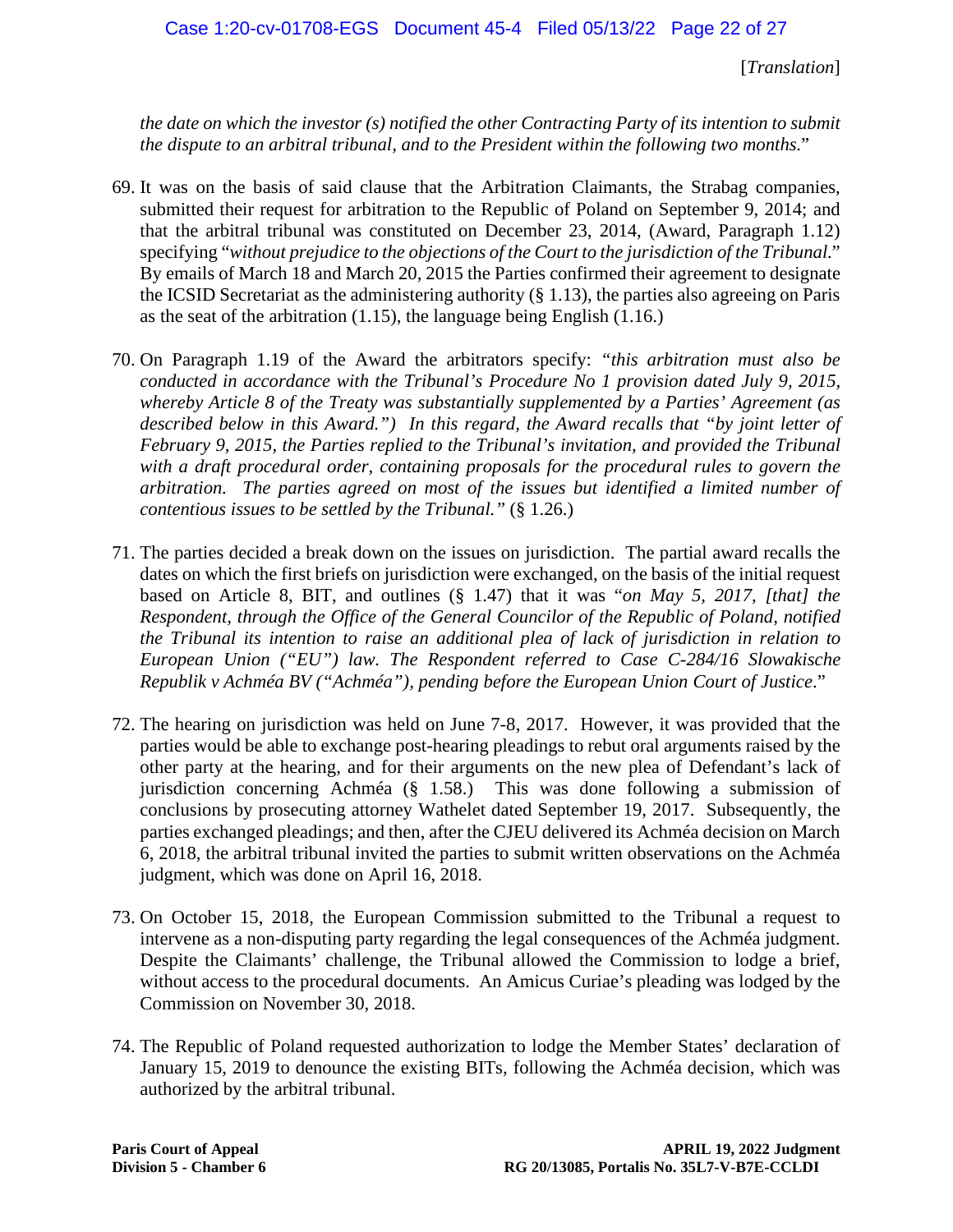- 75. The arbitral tribunal issued a partial award on jurisdiction on March 4, 2020, stating that (§ 10.1.1) "the arbitration agreement contained in Article 8 of the Treaty, as invoked by the Claimants for that arbitration, is legally valid" and that (§ 10.1.2) "*the parties were and remain legally bound by the arbitration agreement contained in Article 8 of the Treaty*", after rejecting the objection of lack of jurisdiction raised by the Republic of Poland in relation to EU law and the Achméa judgment (§ 8.143), considering that EU law was not applicable to matters falling within the jurisdiction of the arbitral tribunal.
- 76. First, it follows from such enumeration that the Respondent companies are wrong to invoke an Estoppel which would prohibit Poland from arguing that the arbitral tribunal lacked jurisdiction, on the ground that the arbitration clause was incompatible with EU law, because Poland raised that argument very late at the end of the arbitration; and that from the outset Poland had accepted its individual commitment to apply the arbitration agreement based on the common will by the parties, and not on Article 8 of the BIT - whereas it is apparent from the above points that the argument of incompatibility of the arbitration clause with EU law was raised before the Achméa decision was rendered; that the argument was extensively debated by the Tribunal; and, further, from the outset, Poland had argued the lack of jurisdiction of the tribunal and required a fork in the road procedure (the Award states in Paragraph 1.12 "*without prejudice to the Respondent's objections to the jurisdiction of the Tribunal.*"
- 77. From the partial award it also follows, as stated above, that the partial award refers to Article 8 of the BIT in order to hold that (§ 10.1.1) "*the arbitration agreement contained in Article 8 of the Treaty, as invoked by the Claimants for that arbitration, is legally valid" and that (§ 10.1.2) "the parties were and remain legally bound by the arbitration agreement contained in Article 8 of the Treaty.*"
- 78. Thus, the arbitral tribunal gives effect to the arbitration clause arising from Article 8 of the Treaty.
- 79. It cannot therefore be argued in the present case, as held by the Strabag companies, that the parties signed a new *ad hoc* individual arbitration agreement, different from the arbitration offer contained in Article 8 of the Austria-Poland BIT, which replaces the Treaty clause, in particular by means of Procedural Order No 1 attached to the proceedings.
- 80. Indeed, although the parties agreed under Order No 1 to recap on the rules concerning the seat and secretariat, to submit their arbitration to ICSID Rules, as well as to lay down the powers and functions of the arbitral tribunal, the general procedural rules, the practical arbitration modalities, and service of the decision, the Order was intended to specify the procedural arbitration framework without, however, going back on the consent to arbitration arising from the arbitration offer provided in the BIT.
- 81. In this regard, Order No 1 underlines that the arbitral tribunal received the September 9, 2014 request, without referring to a new arbitration request, or to an arbitration agreement that is different from the agreement mentioned in the request - namely Article 8 of the BIT, and the award validates the arbitration agreement contained in Article 8 of the BIT.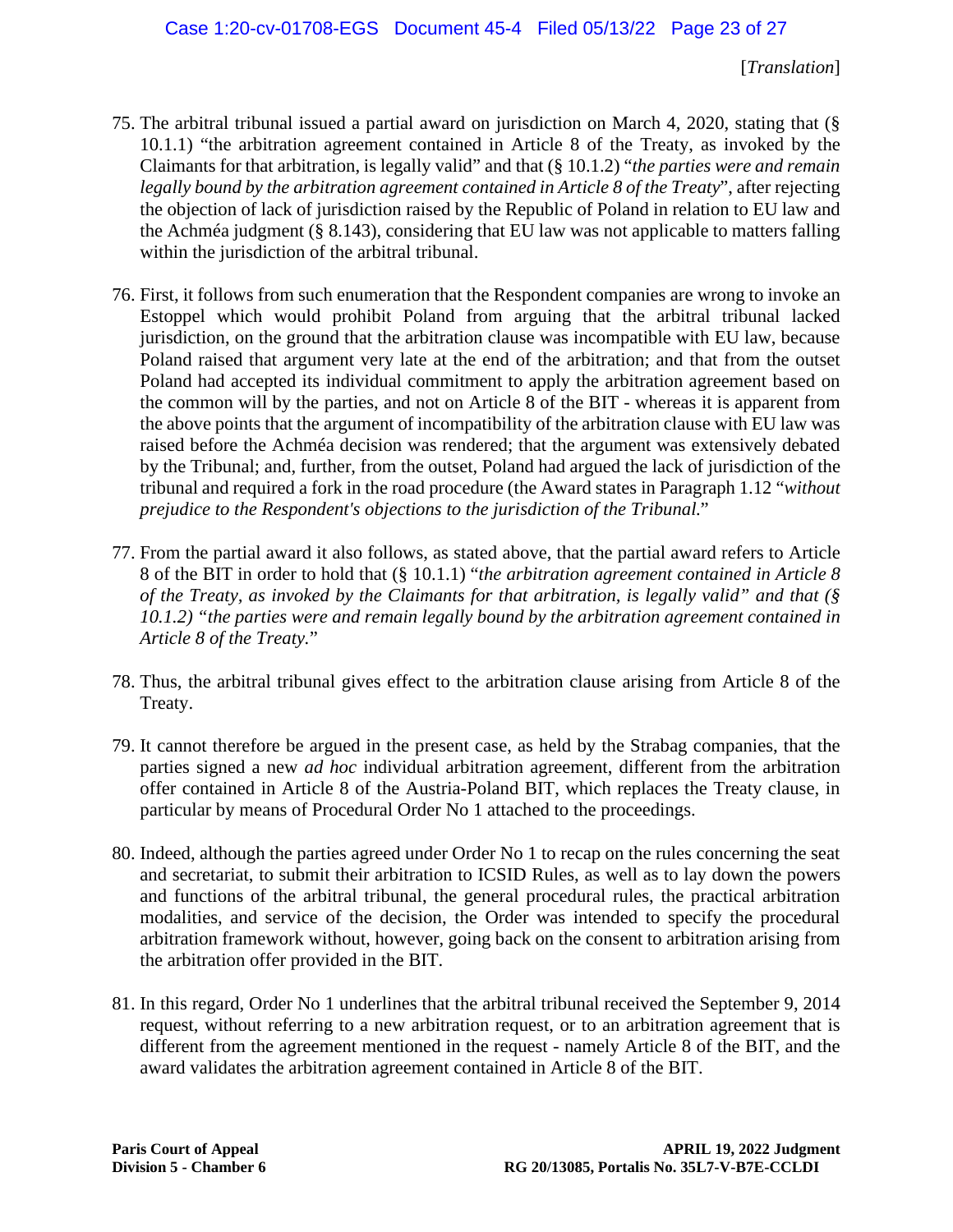- 82. Although Order No 1 is signed by the President of the arbitral tribunal, there is nothing to suggest that it constitutes an *ad hoc* agreement different from the arbitration clause on which the proceeding is based.
- 83. The Strabag companies themselves also stated that this Order "supplemented" the request for arbitration - not that it replaced it, as stated in Paragraph 1.19 of the Award ("*this arbitration must also be conducted in accordance with the Tribunal's Rules of Procedure No 1 dated July 9, 2015, whereby Article 8 of the Treaty was substantially supplemented by a Parties' Agreement*", itself referring to Paragraph 38 of Procedural Order No 1). Its 'certification' by the President's signature does not give it an independent existence.
- 84. Strabag is therefore wrong to maintain that Order No 1 replaced the Treaty clause and that this "individual arbitration agreement" is entirely independent of the Investor/State dispute clause in the Investment Treaty, and is perfectly valid in the light of the substantive rules of French international arbitration law, based on the common will of the parties, without any formal requirements, or in the light of the law on Treaties.
- 85. The Strabag companies are also wrong to argue that Article 8 of the BIT is consistent with EU law, on the grounds that not all investment arbitration clauses are automatically invalid; that CJEU judgments must be interpreted restrictively; that statements by Member States and the Commission's communication suggesting that the Achméa case-law is generalized have no binding force; and that only arbitration clauses with the same characteristics as the characteristics found by the CJEU to be incompatible with EU law must be annulled. The Strabag companies argue that those characteristics were not present in the Treaty regarding the present case, which would justify a different conclusion from the Achméa decision However, the rule laid down in the Achméa and PL Holdings decisions is clear, and requires the court to annul any clause in such a treaty which is incompatible with Article 267 and Article 344 TFEU - whether unilateral or bilateral - since any attempt to circumvent that rule is null and void and may lead to penalties, and a case-by-case assessment entailing a risk to the uniform application of Union law.
- 86. The fact that the clause in Article 8 of the BIT does not provide for applicable law, whereas in Achméa the Treaty provided that the tribunal had to settle a dispute by taking into account the host State's investment law - including EU law - is ineffective because the settlement mechanism in Article 8 of the BIT, and Procedural Order No 1 supplementing it, do not preclude an arbitral tribunal from being called upon to rule on the application or interpretation of Union law. The statement that "the arbitral tribunal shall apply the law determined by the conflict of laws rules which it considers applicable, and such rules of international law and treaties as the Arbitral Tribunal considers applicable" (§116 Procedural Order No. 1) does not exclude that Union law may apply, or that the tribunal may take a decision likely to contravene Union law.
- 87. On the other hand, it is apparent from the Achméa decision, confirmed by the PL Holdings decision, that the CJEU ruled in general terms on the incompatibility between EU law and the BIT's clause to settle disputes between Member States, without making any distinction according to whether the clause contains a reference to applicable law.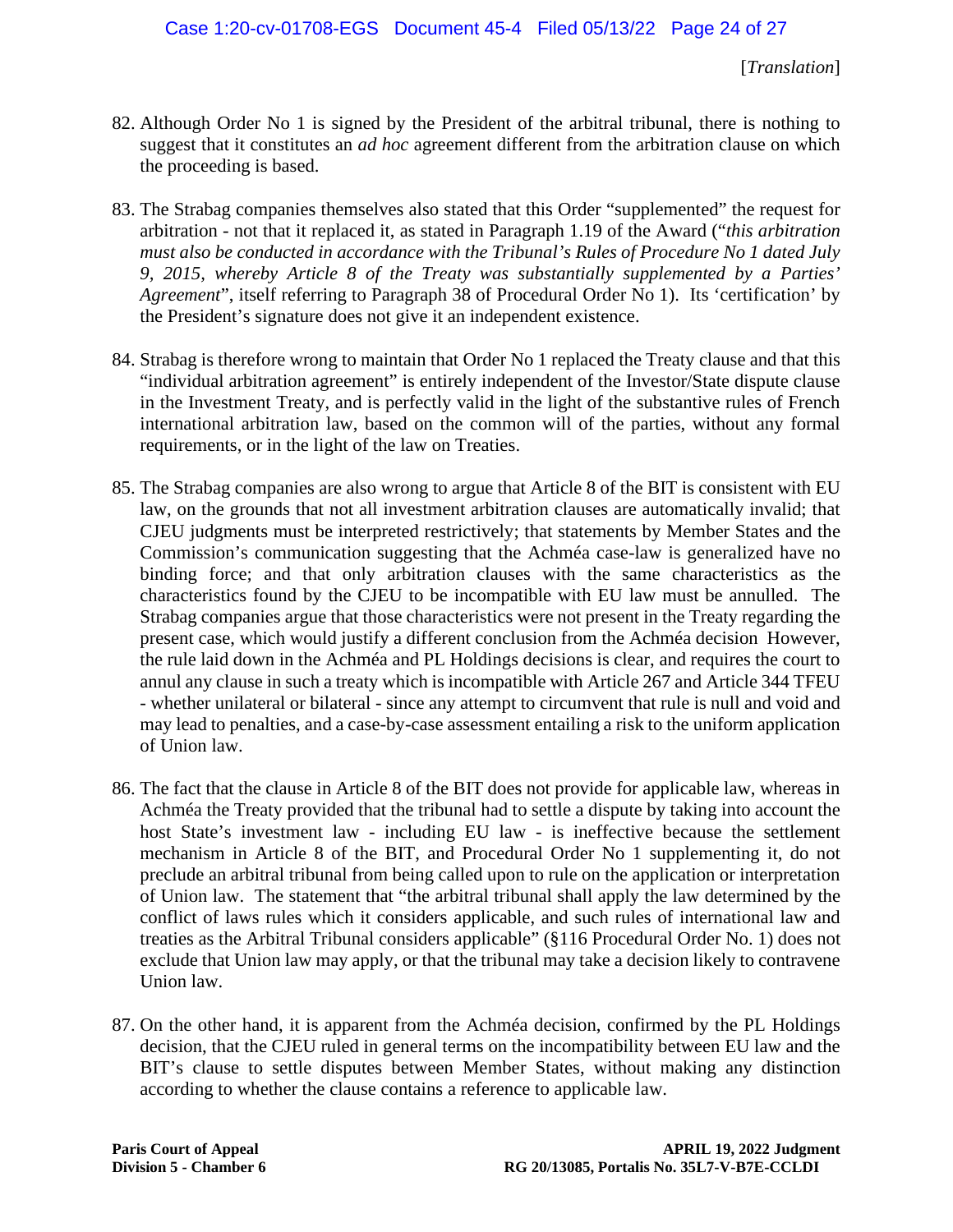- 88. The fact that Austria did not sign the Agreement "*ending Bilateral Investment Treaties between European Union Member States*" dated May 5, 2020 does not make it possible to make an exception to the Austria-Poland BIT.
- 89. The European Commission had formally requested Austria, by a notice setting out the reasons dated September 23, 2016, to terminate its intra-EU BITs. In a July 19, 2018 notice it stated "*after the Achméa judgment, the Commission intensified its dialogue with all the Member States, calling on them to take measures to put an end to the intra-EU BITs, given their indisputable incompatibility with EU law. The Commission will monitor progress in this regard and, if necessary, may decide to pursue infringement procedures.*" The Commission also underlined that "*national courts act as 'European Union courts, and are subject to the obligation to refuse ex officio the application of national provisions which are contrary to directly applicable EU law provisions*", which is the case for preliminary rulings of the CJEU, interpreting EU law. The Commission underlined that "*it is committed to taking firm action against infringements that hinder the achievement of key EU objectives, or that may undermine the four fundamental freedoms which are essential for investors.*"
- 90. The primacy of European Union law is binding on all European Union Member States, and recourse to the Vienna Convention on the Law of Treaties or, if necessary, to the substantive rule of international arbitration law in order to claim the existence of valid consent, is ineffective in this regard.
- 91. Therefore, the arbitral tribunal was wrong in declare itself with jurisdiction. It is not necessary to examine the plea for annulment alleging infringement of international public policy.

## *On the Disproportionate Nature of the Annulment of the Partial Award.*

- 92. It should be borne in mind that the annulment of the partial award based on the arbitral tribunal's lack of jurisdiction is not intended to deprive a party of access to a court, but only of depriving a party of the possibility to submit a dispute to an arbitrator when requirements are not met.
- 93. Since the Court of Justice held, for the above reasons that, in the light of CJEU Jurisprudence the Tribunal was wrong in assuming jurisdiction to rule on the dispute between the parties, partial annulment of the Award is a must, without prejudice to analyzing the merits of the Investors' claims - noting that it is not for the annulment court to assess the circumstances in which the Investors may obtain the compensation they seek before national courts.
- 94. In this regard, the CJEU pointed out that the protection of subjective rights "must be ensured within the judicial system of Member States" and that it is for the European Commission, where appropriate, to initiate infringement proceedings against a Member State which violates the fundamental principles and values of EU law, since national courts may not judge any breach or violation.
- 95. Moreover, in the present case, the Commission initiated an infringement proceeding against Poland on December 22, 2021 due to serious concerns about the Polish Constitutional Tribunal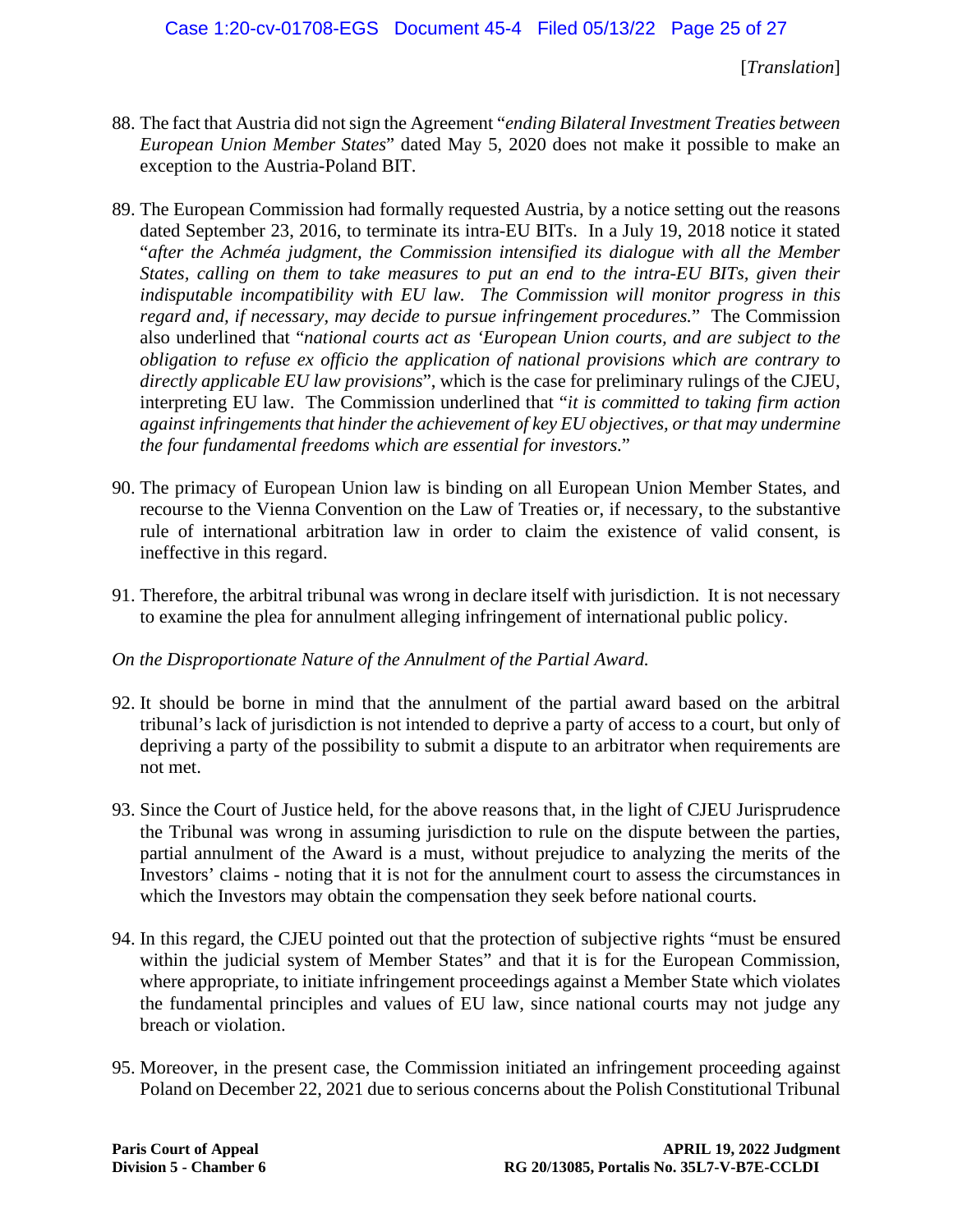and its recent case law, which shows vigilance by European institutions for the protection of the rule of law within the European Union. It cannot be inferred from that infringement proceeding that Investors will be deprived of their right of access to a judge or that they would face a denial of justice.

- 96. It is therefore not necessary to rule out the annulment of the award adopted in the context of the review of the arbitral tribunal's jurisdiction on that basis.
- 97. The application for annulment of the award must therefore be granted on the basis of Article 1520-1 of the Code of Civil Procedure.